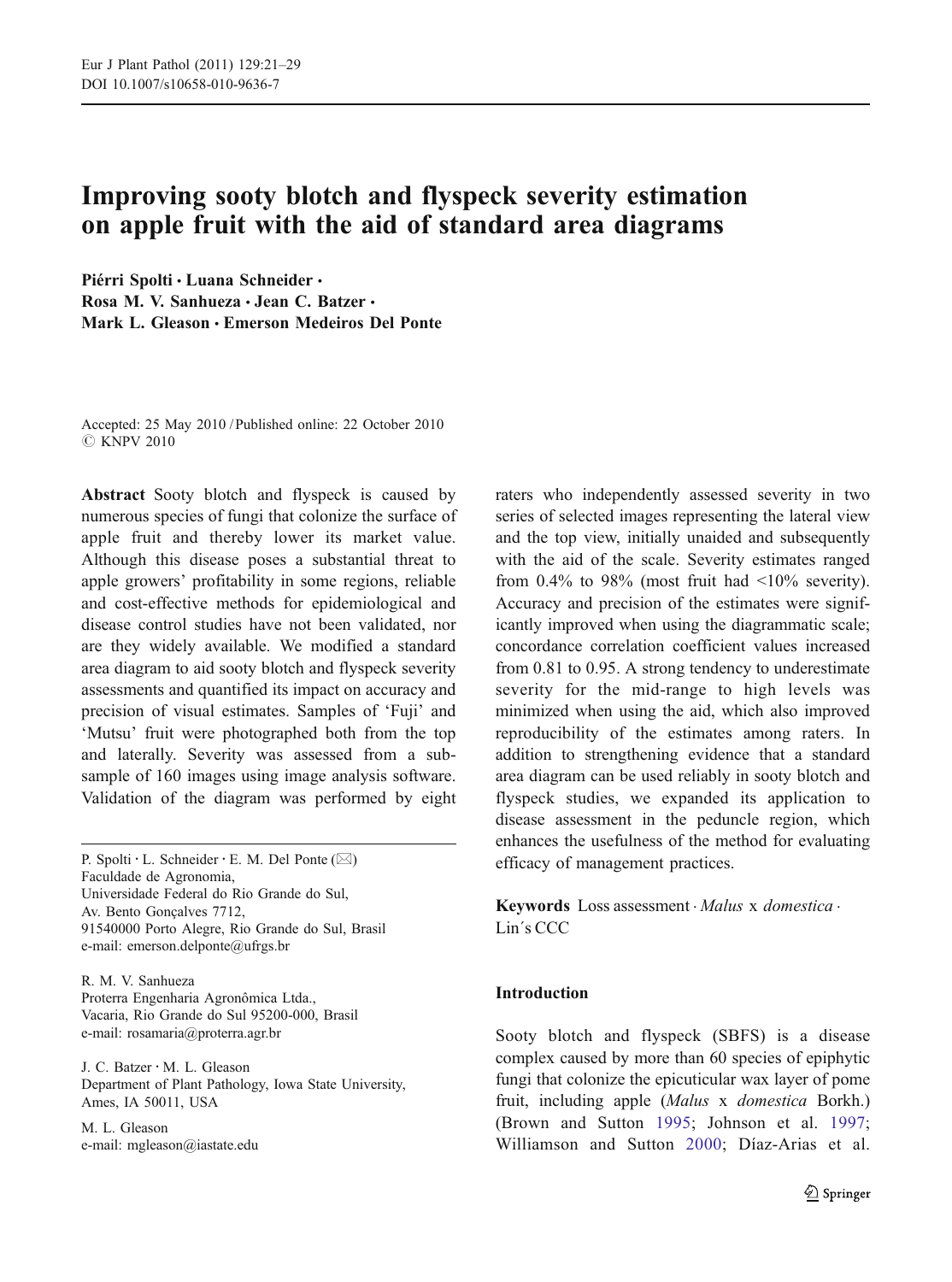[2010\)](#page-7-0). While SBFS has been studied in North America for well over a century (e.g., Hickey [1960;](#page-8-0) Williamson and Sutton [2000](#page-8-0); Brown and Sutton [1995](#page-7-0); Batzer et al. [2005](#page-7-0); Cooley et al. [2007](#page-7-0)), its etiology and epidemiology elsewhere in the world have just begun to be explored (Grabowski and Wrona [2004;](#page-8-0) Grabowski [2007;](#page-8-0) Späth and Mayr [2008;](#page-8-0) Spolti [2009](#page-8-0)). The common names "sooty blotch" and "flyspeck" arose from recognition of two general morphological types of colonies on apple fruit. Colonies of the "sooty blotch" type form olive green to black mycelial mats, whereas "flyspeck" denotes clusters of a few to several dozen small (1–4 mm diameter), slightly raised, black, shiny dots (Williamson and Sutton [2000](#page-8-0)). Additional speck morphologies on apple include "compact speck" and "discrete speck" that have smaller clusters of dots more densely arranged (Batzer et al. [2005\)](#page-7-0).

In North America and Europe, SBFS is an increasing threat to profitable apple production due to recent restrictions on the use of highly effective fungicides and the increased hectarage of organic apples (Merwin et al. [1994](#page-8-0); Williamson and Sutton [2000;](#page-8-0) Späth and Mayr [2008](#page-8-0)). The presence of SBFS on the apple surface lowers quality and market value of the fruit because the fungal colonies cause an unacceptable appearance of the fruit to consumers (Williamson and Sutton [2000](#page-8-0)). Economic losses as high as 90%, because of downgrading fruit from fresh-market to processing use, have been reported in the eastern United States, where SBFS is a major economic problem (Williamson and Sutton [2000](#page-8-0)). The risk of rejection of fresh fruit by consumers depends on the proportion of the fruit covered with SBFS blemishes (Yue et al. [2007](#page-8-0)).

SBFS can be suppressed by the use of fungicide sprays during fruit maturation (Rosenberger et al. [1996\)](#page-8-0). Nevertheless, poor fungicide coverage, inadequate pruning and environmental conditions highly favourable for disease development contribute to sporadic control failures (Cooley et al. [1997](#page-7-0)). To compensate for inadequate field control, postharvest removal of SBFS on apples is sometimes attempted by disinfestant dip and brushing treatments (Hendrix [1991\)](#page-8-0); however, efficacy of these treatments differed depending on the method used and the SBFS species present (Batzer et al. [2002\)](#page-7-0).

The availability of reliable and cost-effective assessment methods is critical to assessing the value of treatments in reducing the economic impact of many diseases (Nutter et al. [2006;](#page-8-0) Madden et al. [2007](#page-8-0)), including SBFS (Batzer et al. [2002\)](#page-7-0). In general, intensity of diseases that affect fruit can be measured as incidence (proportion of affected fruit in a sample), severity (percent of the fruit surface affected), or number of lesions or colonies (Madden et al. [2007\)](#page-8-0). Measuring only SBFS incidence may be of limited value because it does not take into account disease intensity, especially for situations such as SBFS infestations in which the size, location, and visibility—and therefore economic impact—of individual fungal colonies can vary greatly. In conducting visual estimations of disease severity, standard area diagrams (SADs) can enhance accuracy and precision of estimates, especially by inexperienced raters (Nutter and Littrell [1998](#page-8-0)). The usefulness of SADs in increasing both accuracy and precision of severity estimates can be measured by statistical methods (Nutter et al. [2006;](#page-8-0) Madden et al. [2007\)](#page-8-0) that can help to identify needs for further adjustments of the scale and provide continuous training of raters to correct bias (Nutter and Schultz [1995](#page-8-0)).

Development of SBFS signs has been estimated in terms of incidence (Hendrix [1991](#page-8-0)), severity (Batzer et al. [2002\)](#page-7-0), number of colonies per apple (Batzer et al. [2002\)](#page-7-0) or a severity index (Mayr and Späth [2008](#page-8-0)) for evaluating effectiveness of field or post-harvest control treatments. Batzer et al. [\(2002](#page-7-0)) described and compared several assessment methods to evaluate efficacy of post-harvest dip treatments for SBFS removal. Initially, severity values were visually estimated and converted into an ordinal scale encompassing six classes (0 to 6). In order to reduce data variability, a second experiment utilized a SAD of SBFS severity that improved accuracy of assessments by the same rater and provided direct assessment of percent severity rather than reliance on general classes of severity (Batzer et al. [2002](#page-7-0)).

Although a SAD has already shown value in assessing SBFS severity (Batzer et al. [2002](#page-7-0)) several limitations must be overcome to allow its broader use in epidemiological and disease control studies. First, the scale was developed to represent severity only on the lateral fruit view, whereas the disease often occurs at the stem end of the fruit (Spolti [2009\)](#page-8-0). Second, the diagrams were not published and consequently are not widely available. Third, formal statistical assessment was not performed to quantify the gain in accuracy and precision in comparison to alternative methods.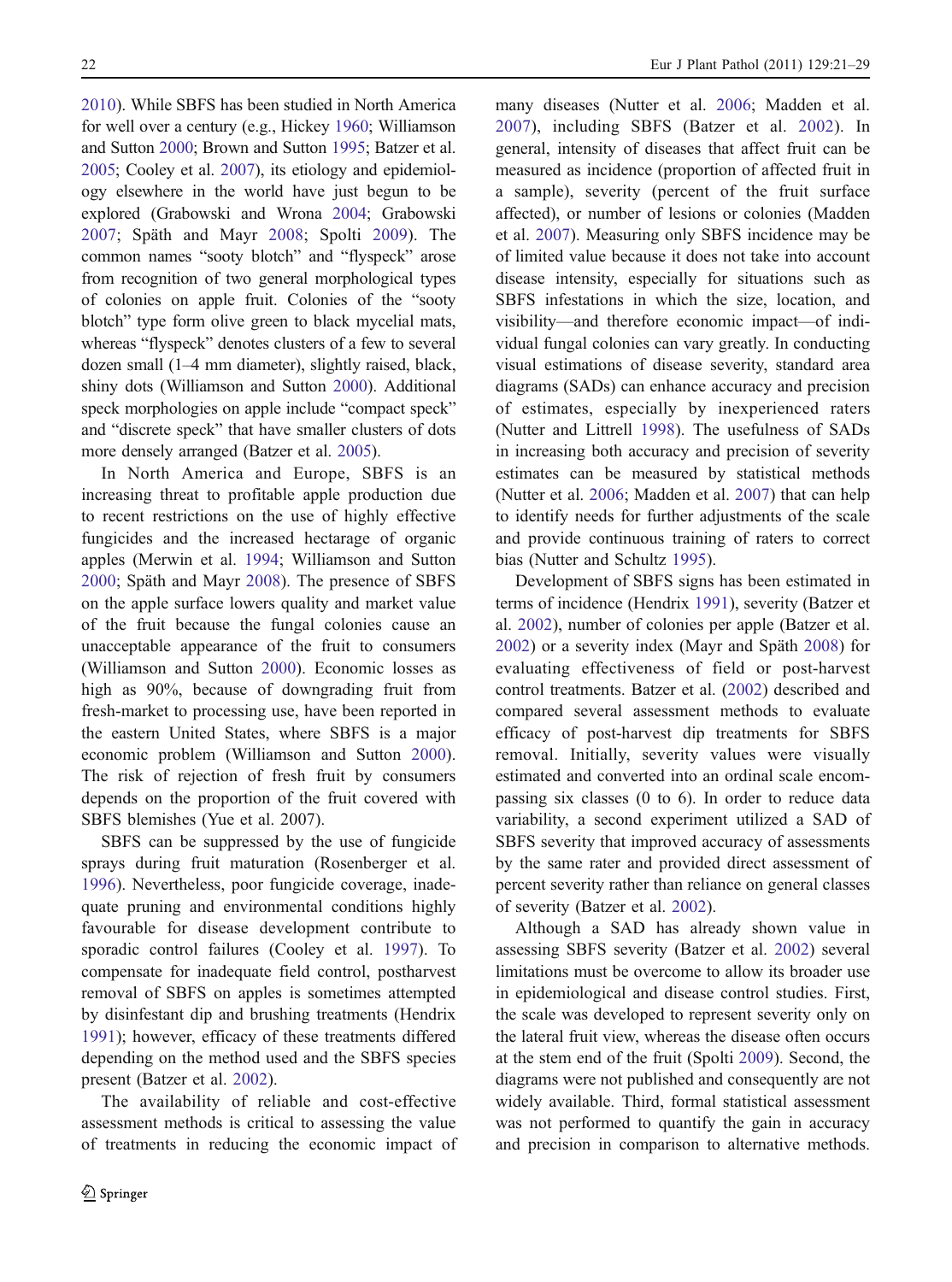Therefore, the objectives of this work were to 1) develop a new standard area diagram to aid visual SBFS severity estimations on both the peduncle and lateral views of apple fruit; and 2) quantify impact of the scale on accuracy and precision of disease estimations by raters.

## Materials and methods

### Image acquisition and analysis

Mature apple fruit (cvs. 'Mutsu' and 'Fuji') exhibiting SBFS signs were obtained from orchards in Brazil, located in the municipalities of São Joaquim and Fraiburgo in Santa Catarina State and Vacaria in Rio Grande do Sul State. A total of 364 'Fuji' and 81 'Mutsu' fruit were photographed from two perspectives—from the top (peduncle region) and laterally using a digital camera (Sony DSC-H50, 9.1 megapixels). The peduncle view was added to earlier methods (Batzer et al. [2002\)](#page-7-0) because several fruit showed signs only or predominantly at the peduncle region.

A preliminary visual analysis of the images was performed to arbitrarily select 160 images representing an apparent gradient in disease severity. For the selected images, "true" disease severity was estimated using ASSESS 2.0 image software (Image Analysis Software for Plant Disease Quantification, St. Paul, MN, USA, APS, 2008). Severity of SBFS was defined as the proportion of the apple cuticle covered by the signs of the disease. For colonies consisting of speck-like signs, diseased area was defined as the total tissue portion within the limits of clustered sclerotiumlike bodies (Batzer et al. [2005\)](#page-7-0) collectively constituting a single colony. Prior to severity estimation, single colonies were painted manually in blue using a computer tool to facilitate discrimination by the software. Images were  $1,900 \times 1,800$  pixels in size.

## SAD construction and validation

The methodology for constructing the new SAD differed from a previous report (Batzer et al. [2002\)](#page-7-0) in several aspects. In that study, apples showing very low severity (<2%) were not used. In our study, lower and upper bounds of the scale interval, number of diseased fruits and associated severity levels of the revised SAD were defined taking into consideration

the frequency of occurrence of severity values encountered in the survey. While the previous diagram (Batzer et al. [2002](#page-7-0)) targeted only the lateral view, we constructed a dual-view scale, for the top as well as the lateral view.

The new SAD set was validated by eight raters who independently assessed percent severity in two series of selected images: 28 images representing the lateral view and 20 the top view. Each image series included a range of severity levels on fruit that exhibited signs typical of sooty blotch mycelial morphology, speck morphology, or both. Each fruit image was randomly displayed on a computer screen to each rater for 30 s using Power Point™. Two consecutive assessments were made by a rater. First, visual severity (%) assessment was made without any aid; second, the same fruits were displayed in the same order and severity was again assessed by the rater with the aid of the SAD. In the second case, photo paper depicting the SAD (two series of fruits in gray tones and signs painted in black color) with corresponding SBFS severity for each fruit view was given to the rater, who used them as a reference to estimate severity during a 30 s period per image.

#### Data analysis

Descriptive statistics were used to characterize severity distribution in the sample of digital images. Reproducibility of the estimations was assessed by a pair-wise comparison among raters using correlation analysis. Correlation concordance coefficient  $(\rho_c)$ analysis (Lin's CCC) (Lin [1989](#page-8-0)) was employed to measure agreement (both precision and accuracy) between estimated and actual SBFS severity values with or without the aid of the SAD (Nita et al. [2003;](#page-8-0) Madden et al. [2007](#page-8-0); Bock et al. [2008\)](#page-7-0). Scatter plots were used to characterize CCC components  $(C_b = bias)$ estimation factor,  $v =$  scale shift indicating changes in line slope, and  $u=$  location shift indicating changes in line height, describing accuracy; and  $R =$  correlation coefficient, describing precision) for each rater. In addition to concordance analysis, linear regression was conducted for the overall relationship between actual and estimated severity values of pooled raters` estimations. Intercept  $(a)$  and slope  $(b)$  values for estimations with and without the scale aid were compared with t-test to evaluate the null hypothesis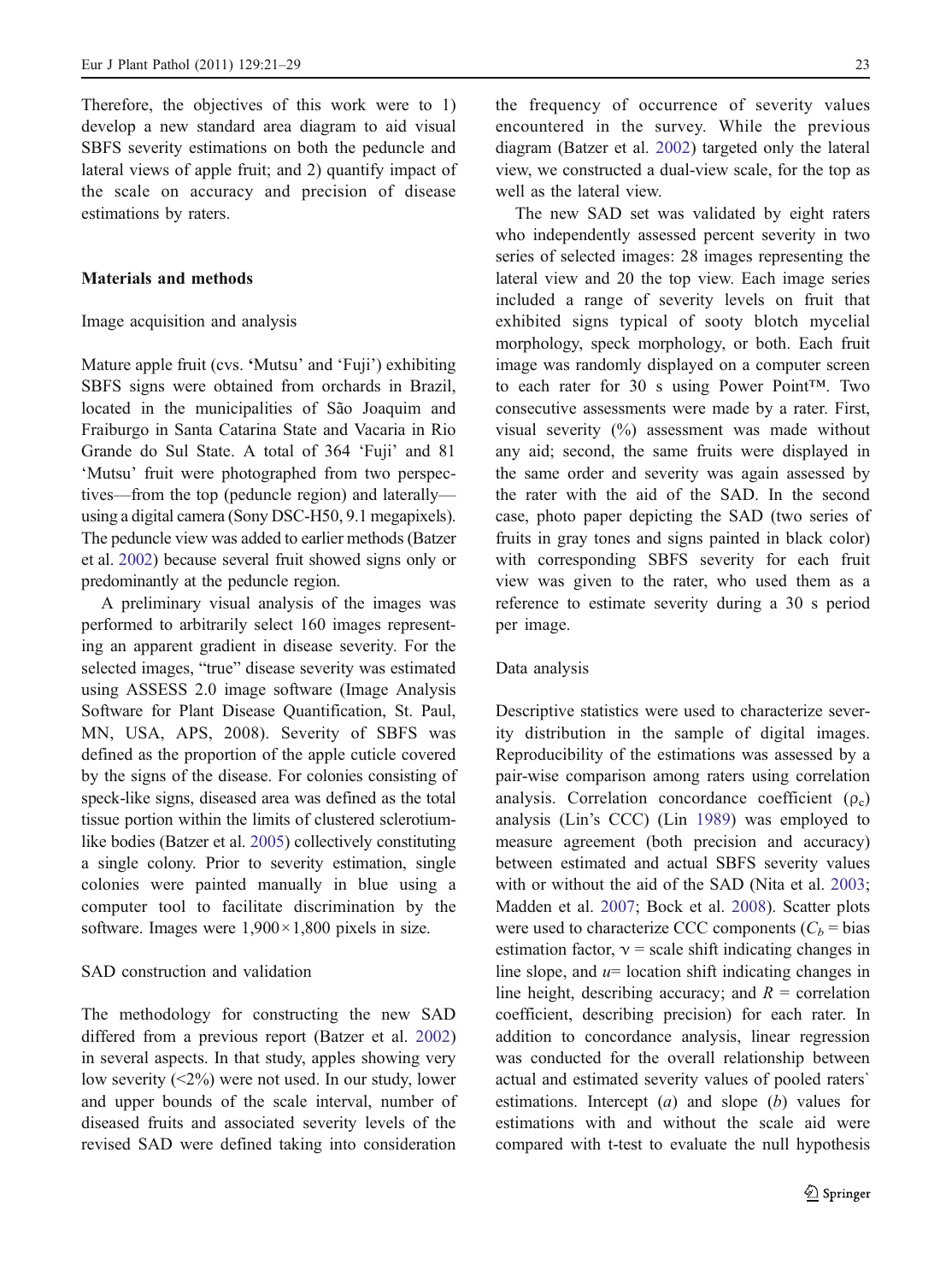

Fig. 1 Frequency of sooty blotch and flyspeck severity (% area diseased) in 160 images of 'Fuji' and 'Mutsu' apple cultivars showing typical symptoms on the top or the lateral view of apples

that  $a=0$  and  $b=1$  ( $P<0.05$ ) (Nutter and Schultz [1995;](#page-8-0) Bock et al. [2009](#page-7-0)). Statistical analysis and graphs were performed in SigmaPlot (SPW7, SPSS Inc., Chicago, IL).

# Results

SBFS severity ranged from 0.4% to 98%; most fruit had  $\leq$ 10% severity and only one fruit had severity  $\geq$ 65% (Fig. 1). Distinct patterns of SBFS signs were observed depending on the fruit view. At the top view, signs were aggregated around the peduncle, especially for apples with SBFS <15%.

The diagrammatic scale developed for the lateral view shows ten severity levels in exponential increments that range from 0.4 to 65% severity (Fig. 2). For the top view, eight levels were defined with actual severity ranging from 1 to 63% (Fig. 2). Coalescence of SBFS colonies was commonly observed in fruit showing severity  $>3\%$ , so coalescence was represented in the diagrammatic scale at severity levels exceeding that value (Fig. 2).

Accuracy and precision of severity estimates improved substantially when using the SAD as an assessment aid; concordance correlation coefficient  $(\rho_c)$ values increased from 0.79 to 0.95 with larger increase for assessments in the lateral view of the fruits (Fig. [3\)](#page-4-0).

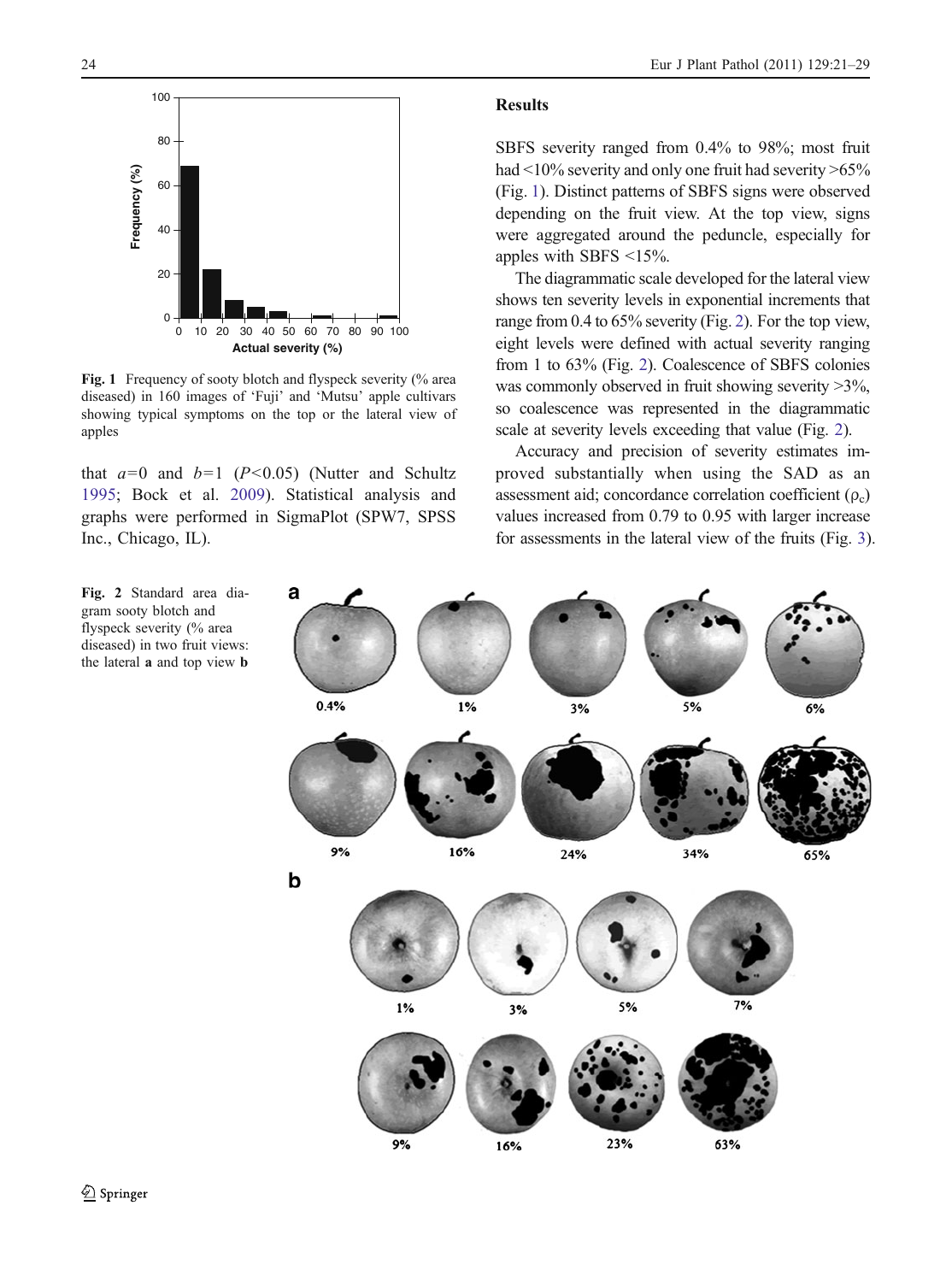<span id="page-4-0"></span>Fig. 3 Scale-shift **a**, **b**, location-shift **c**, **d**, Pearson's coefficient e , f and the concordance correlation coefficient (Lin's CCC =  $\rho_c$ ) g, h analysis in relation to accuracy of estimation by eight raters who assessed sooty blotch and flyspeck severity of apples with (white circle) or without (black circle) a standard area diagram as assessment aid for the top view  $a, c, e, g$  or lateral view **,**  $**d**$ **,**  $**f**$ **,**  $**h**$  **of the** fruit. Perfect agreement, occurs when the scale-shift  $(\nu)$ =1, location-shift  $(u)$ =0, Person´s coefficient (precision)=1 and Lin´s CCC  $(\rho_c)=1$ 

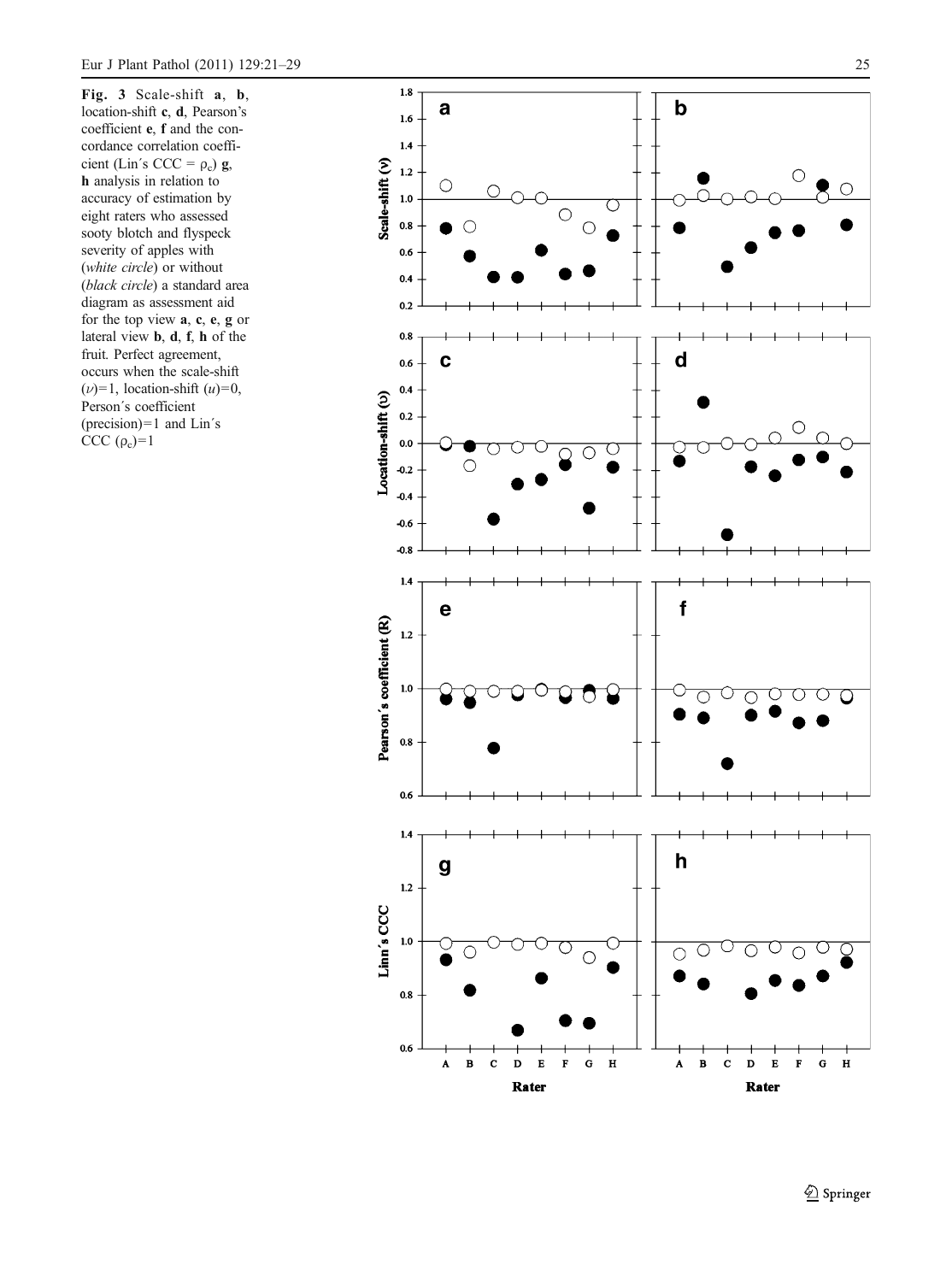When CCC parameters were evaluated separately for each fruit view, an overall tendency to underestimate severity was observed for most raters, especially for the top view and without the assessment aid (Fig. [3\)](#page-4-0). However, when raters used the assessment aid, fruit view did not influence  $\rho_c$  values, probably because precision of estimation was not affected (Table 1).

The use of the SAD also improved reproducibility of the estimates among raters. Pearson correlation coefficients  $(r)$  values for estimates made with the SAD aid ranged from 0.84 to 0.96 compared to 0.61 to 0.91 without the assessment aid (Table [2](#page-6-0)). The overall  $ρ<sub>c</sub>$  increased from 0.81 to 0.95 when the SAD was used to aid visual estimation (Fig. [4\)](#page-6-0). In the regression analysis for the pooled values between actual and estimated severity without the SAD aid, intercept and slope were significantly different from zero and 1, respectively  $(P<0.001)$ . When using the assessment aid, intercept was not different from zero  $(P>0.05)$  whereas slope was statistically different than 1 ( $P=0.03$ ) (Fig. [4](#page-6-0)). When the raters' estimates were pooled, an overall tendency to overestimate SBFS severity was observed, especially for severity values  $\langle 10\%$  (Fig. [4](#page-6-0)). For severity values  $>35\%$  the tendency was to underestimate severity mainly for the top view of the fruit.

#### **Discussion**

In southern Brazil, SBFS severity levels, although lower than those reported in the eastern USA (Brown

and Sutton [1995;](#page-7-0) Sutton et al. [2005\)](#page-8-0), can exceed 50% when no fungicides are applied (Spolti [2009\)](#page-8-0). In orchards utilizing IPM-based fungicide spray programs, however, most SBFS-infested apples had severity values of <10%. In these orchards, another difference compared to what is commonly reported in North America was that about 75% of infested fruit exhibited signs predominantly around the peduncle region (Spolti [2009\)](#page-8-0). Fungicide sprays sometimes fail to protect the stem cavity region of the fruit because they may not penetrate this zone. Moreover, wetness duration may be longer in this region compared to the lateral face of the fruit (Trapman [2004](#page-8-0)). Focusing on SBFS severity in the peduncle region, as we have done, may have practical value for assessing the effect of thinning (which reduces fruit clustering and enhances spray access to the peduncle region, besides reducing wetness duration) pruning (Cooley et al. [1997\)](#page-7-0), increasing spray volume (which can improve spray coverage of fruit) (Sutton and Walgenbach [1998](#page-8-0)) or the impact of SBFS warning systems (Brown and Sutton [1995](#page-7-0); Duttweiler et al. [2008\)](#page-7-0).

Most SADs have targeted foliar diseases (Vereijssen et al. [2003;](#page-8-0) Godoy et al. [2006;](#page-8-0) Bock et al. [2009](#page-7-0)); relatively few have focused on fruit (Batzer et al. [2002;](#page-7-0) Spósito et al. [2004](#page-8-0)). In general, a tendency to overestimate actual disease severity has been detected in most SAD validation studies, especially for low levels of severity (Forbes and Korva [1994;](#page-7-0) Spósito et al. [2004;](#page-8-0) Bock et al. [2008;](#page-7-0) Bock et al. [2009](#page-7-0)). In our study, however, we observed a slight tendency to underestimate disease severity, especially for medium to high severity levels even when using the assessment

Table 1 Mean and confidence interval  $(\alpha=95\% \text{ CI})$  for components of the concordance correlation coefficient (Lin's  $CCC = \rho_c$ ) analysis (R,  $C_b$ ,  $\nu$ ,  $u$ ) that takes into account both

accuracy and precision of the visual estimates of sooty blotch and flyspeck symptoms on individual or pooled views of the fruit

| Fruit view | Diagram aid | N  | Pearson's $R$ | $\nu$ | $\boldsymbol{u}$ | $C_h$ | $\rho_c$ | Upper $95\%$ Z CI | Lower 95% Z CI |  |  |
|------------|-------------|----|---------------|-------|------------------|-------|----------|-------------------|----------------|--|--|
| Top        | Yes         | 20 | 0.99          | 0.950 | $-0.056$         | 0.989 | 0.981    | 0.990             | 0.960          |  |  |
| Top        | No          | 20 | 0.87          | 0.554 | $-0.249$         | 0.799 | 0.760    | 0.860             | 0.650          |  |  |
| Lateral    | Yes         | 28 | 0.97          | 1.040 | 0.018            | 0.996 | 0.971    | 0.980             | 0.960          |  |  |
| Lateral    | No          | 28 | 0.82          | 0.814 | $-0.169$         | 0.914 | 0.811    | 0.910             | 0.710          |  |  |
| Both       | Yes         | 48 | 0.97          | 1.136 | 0.113            | 0.986 | 0.950    | 0.980             | 0.900          |  |  |
| Both       | No          | 48 | 0.82          | 0.860 | 0.052            | 0.987 | 0.798    | 0.890             | 0.700          |  |  |
|            |             |    |               |       |                  |       |          |                   |                |  |  |

 $N =$  total number of samples (fruit images for all raters); in using Lin´s CCC ( $\rho_c$ ) for agreement,  $R =$  Pearson`s correlation coefficient which measures precision,  $\nu$  = scale shift (slope); u = location shift (line elevation),  $C =$  is the bias correction factor indicating accuracy and  $CI =$  the confidence interval for Lin's CCC (Lin [1989\)](#page-8-0)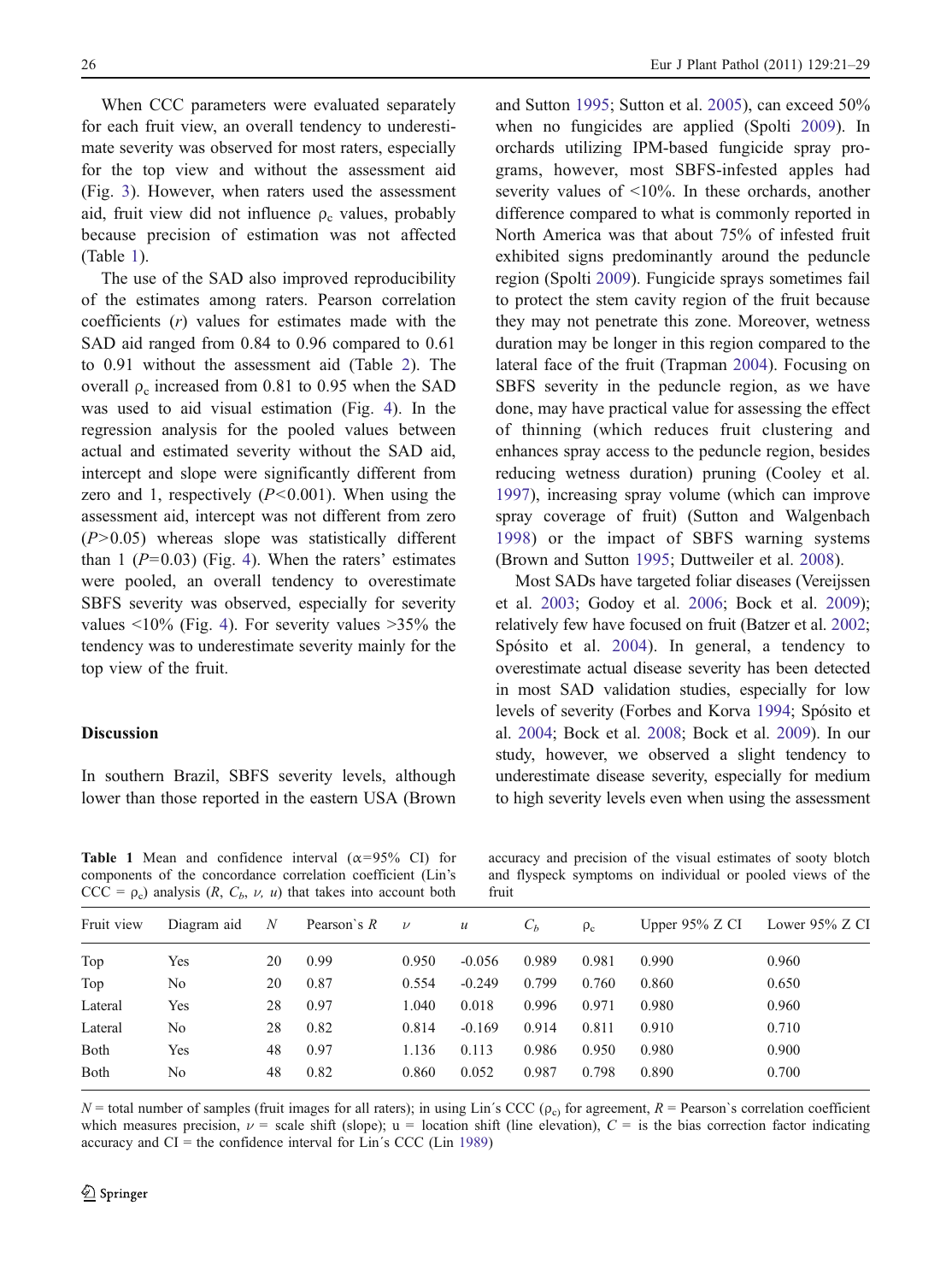<span id="page-6-0"></span>Table 2 matrix and lation coe pair-wise among rat ing sooty speck sev fruits with standard a assessmen

| Reproducibility<br>d Pearson's corre- | Raters            |   | Standard area diagram aid |               |      |      |      |      |                   |      |  |
|---------------------------------------|-------------------|---|---------------------------|---------------|------|------|------|------|-------------------|------|--|
| fficient $(R)$ for<br>comparisons     |                   | A | B                         | $\mathcal{C}$ | D    | E    | F    | G    | Н                 |      |  |
| ers when assess-<br>blotch and fly-   | No assessment aid | A |                           | 0.84          | 0.96 | 0.97 | 0.96 | 0.93 | 0.94              | 0.94 |  |
| erity on apple                        |                   | B | 0.85                      | -             | 0.96 | 0.93 | 0.96 | 0.92 | 0.97              | 0.96 |  |
| n or without a                        |                   | C | 0.62                      | 0.74          |      | 0.97 | 0.98 | 0.95 | 0.96              | 0.98 |  |
| rea diagram as an<br>tt aid           |                   | D | 0.81                      | 0.83          | 0.73 | -    | 0.96 | 0.94 | 0.94              | 0.96 |  |
|                                       |                   | Ε | 0.69                      | 0.82          | 0.68 | 0.70 | -    | 0.95 | 0.95              | 0.97 |  |
|                                       |                   | F | 0.90                      | 0.88          | 0.61 | 0.84 | 0.72 | -    | 0.93              | 0.95 |  |
|                                       |                   | G | 0.90                      | 0.81          | 0.68 | 0.91 | 0.61 | 0.88 | $\qquad \qquad -$ | 0.95 |  |
|                                       |                   | Н | 0.88                      | 0.86          | 0.91 | 0.84 | 0.83 | 0.85 | 0.85              |      |  |
|                                       |                   |   |                           |               |      |      |      |      |                   |      |  |

aid. Likely explanations may relate to the fact that speck-type colonies are not visually continuous, but instead formed by clusters of small specks that constitute larger colonies (Williamson and Sutton [2000](#page-8-0)). In addition, the varied shades of the sooty blotch colonies, from light gray to black, may introduce error in visually estimating this kind of sign especially during the initial stages of SBFS colony appearance (Sutton [1990\)](#page-8-0). Finally, the relatively larger interval for the higher severity levels of the diagram compared to the lower levels may have also contributed to error. Previous work has demonstrated that a linear increase in severity values in SADs may provide higher accuracy in the rater's estimates than logarith-

Fig. 4 Scatter plot and linear regression between actual (measured by image analysis) and visually estimated severity of sooty blotch and flyspeck on apple fruits by eight raters and absolute error (estimated minus actual severity). Assessments for top view (white circle) or lateral view (gray circle) were made unaided a, c or using a standard area diagram as assessment aid b, d. Dashed line represents the 1:1 line. \*\*\* designates statistical significance level of  $P<0.001$  and  $*$  designates statistical significance level of  $P<0.05$  when assessing whether a (intercept)=1 and b (slope)=0 in the linear regression analysis.  $R =$ Pearson`s coefficient, a measurement of precision in Lin's CCC (Lin, [1989](#page-8-0)).  $\rho_c$ (Lin`s CCC) = Concordance Correlation Coefficient  $(CCC = R \times C_b)$ 

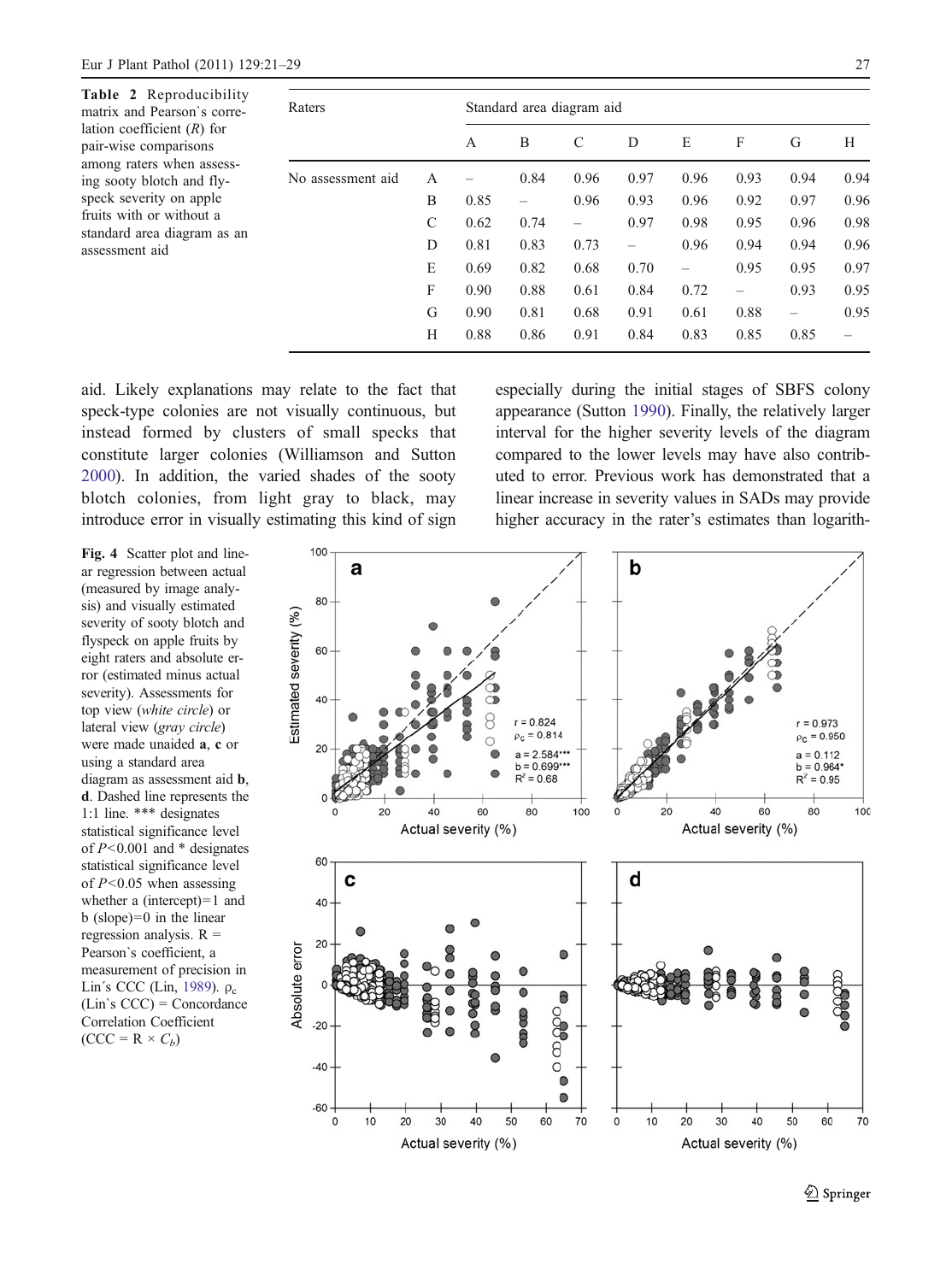<span id="page-7-0"></span>mic increase (Nutter and Esker [2006\)](#page-8-0). The smaller intervals defined in the severity range of 0.4–9% in our scale was mainly due to the observed higher frequency of severity values in this range in our natural infected samples; in this range the increase was linear. However, an exponential increase is verified when considering all the severity values depicted in our SAD.

Nevertheless, our work strengthened the credibility of the assessment method proposed by Batzer et al. (2002) by validating it in a rigorous manner. We demonstrated that both accuracy and precision of SBFS severity estimates increase is vindicated when a rater used the SAD as an assessment aid. It could be particularly helpful for training inexperienced raters who demonstrate a tendency to underestimate disease severity. Reproducibility among raters increased considerably when they used the assessment aid. Batzer et al. (2002) observed a significant difference among raters in the first experiment, so a single rater was used in the second experiment to decrease variability. Finally, we broadened the approach by adding a peduncle-end assessment, which is of particularly relevance to observations of SBFS sign distribution in Brazilian apple orchards.

The difficulties associated with the measurement of actual disease severity in 3-D surfaces (fruits) compared to 2-D surfaces (leaves) have led some authors to propose specific and complex methods to model and estimate 3-D area surfaces covered by disease symptoms or signs. For instance, Corkidi et al. (2006) proposed the use of a special digital capture and analysis of rotating diseased (Colletotrichum gloesporioides) mango fruits for the estimate of actual severity. Our SAD is proposed as an aid to provide simple, quick and accurate visual estimate of severity in specific views of the fruit and is not intended to provide overall severity estimation on a 3-D surface.

Our revised SAD to aid SBFS severity assessment has proven to be a reliable assessment method that may allow acceptably accurate quantification of the benefits of treatments in reducing SBFS and direct comparison among studies on varietal resistance, disease progress curves or fungicide control efficacy that takes severity into account. In the past, the lack of a uniform, verified method has made these tasks difficult. The further test and validation of our revised SBFS standard area diagram in additional trials will

add to its credibility as a standard tool for SBFS research as well as quality control activities such as fruit sorting in packing houses.

Acknowledgements The authors thank the Programa de Pósgraduação em Fitotecnia (UFRGS) and CAPES—Coordenação de Aperfeiçoamento de Pessoal de Nível Superior for providing a scholarship to the first author.

# References

- Batzer, J. C., Gleason, M. L., Weldon, B., Dixon, P. M., & Nutter, F. W., Jr. (2002). Evaluation of postharvest removal of sooty blotch and flyspeck on apples using sodium hypochlorite, hydrogen peroxide with peroxyacetic acid, and soap. Plant Disease, 86, 1325–1332.
- Batzer, J. C., Gleason, M. L., Harrington, T. C., & Tiffany, L. H. (2005). Expansion of the sooty blotch and flyspeck complex on apples based on analysis of ribosomal DNA gene sequences and morphology. Mycologia, 97, 1268– 1286.
- Bock, C. H., Parker, P. E., Cook, A. Z., & Gottwald, T. R. (2008). Visual assessment and the use of image analysis for assessing different symptoms of citrus canker on grapefruit leaves. Plant Disease, 92, 530–541.
- Bock, C. H., Parker, P. E., Cook, A. Z., Riley, T., & Gottwald, T. R. (2009). Comparison of assessment of citrus canker foliar symptoms by experienced and inexperienced raters. Plant Disease, 93, 412–424.
- Brown, E. M., & Sutton, T. B. (1995). An empirical model for predicting the first symptoms of sooty blotch and flyspeck of apples. Plant Disease, 79, 1165–1168.
- Cooley, D. R., Gamble, J. W., & Autio, W. R. (1997). Summer pruning as a method for reducing flyspeck disease on apple fruit. Plant Disease, 81, 1123–1126.
- Cooley, D. R., Lerner, S. M., & Tutle, A. F. (2007). Maturation of thyriothecia of Schizothyrium pomi on the reservoir host Rubus allegheniensis. Plant Disease, 91, 136–141.
- Corkidi, G., Balderas-Ruíz, K. A., Taboada, B., Serrano-Carreón, L., Galindo, E. (2006). Assessing mango anthracnose using a new three-dimensional image-analysis technique to quantify lesions on fruit. Plant Pathology, 55, 250–257.
- Diaz-Arias, M. M., Batzer, J. C., Harrington, T. C., Wong, A. W., Bost, S. C., Cooley, D. R., et al. (2010). Diversity and biogeography of sooty blotch and flyspeck fungi on apple in the eastern and midwestern United States. Phytopathology (In press)
- Duttweiler, K. B., Gleason, M. L., Dixon, P. M., Sutton, T. B., McManus, P. S., & Monteiro, J. E. B. A. (2008). Adaptation of an apple sooty blotch and flyspeck warning system for the Upper Midwest United States. Plant Disease, 92, 1215–1222.
- Forbes, G. A., & Korva, J. T. (1994). The effect of using Horsfall-Barratt scale on precision and accuracy of visual estimation of potato late blight severity in the field. Plant Pathology, 43, 675–682.